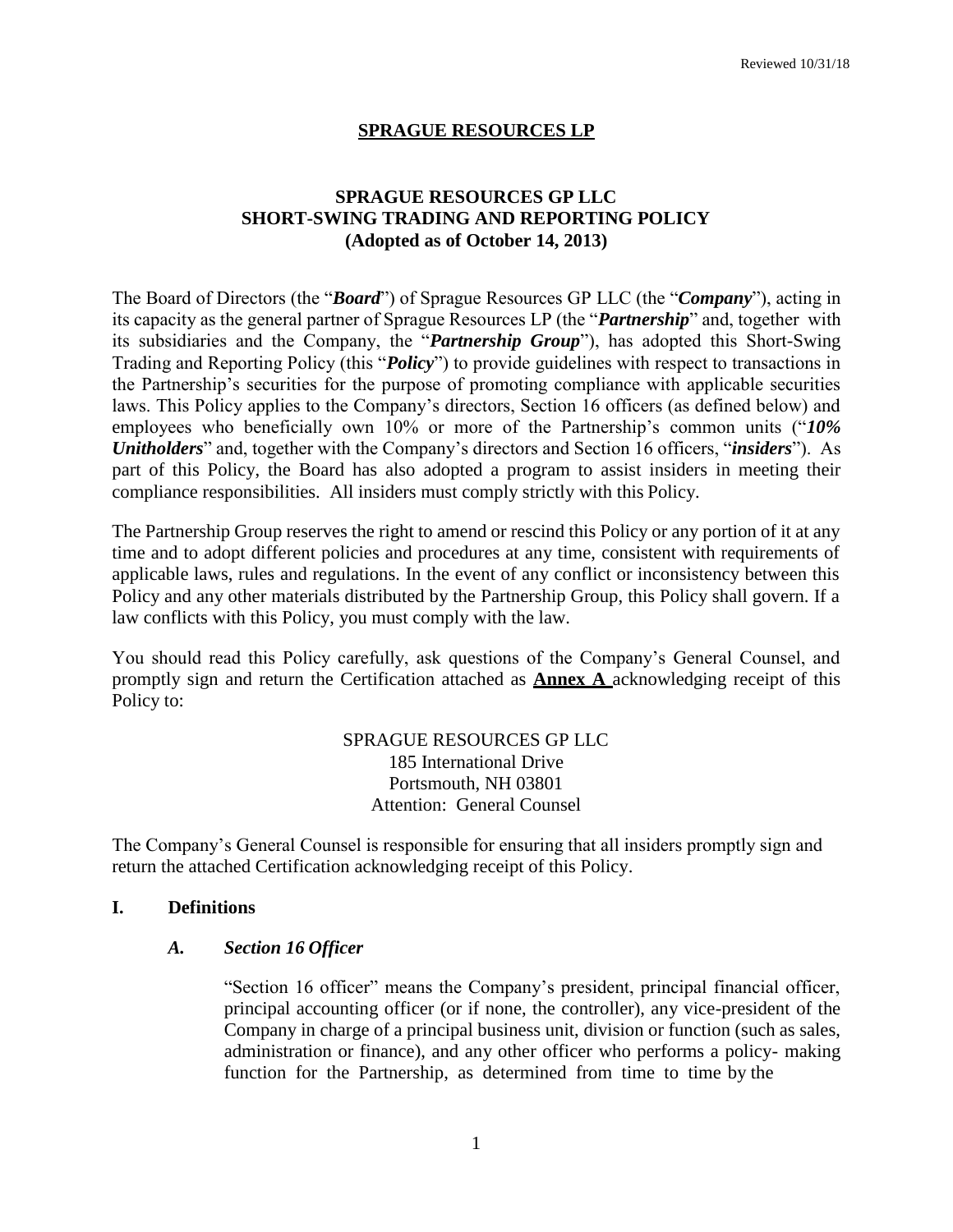Board, or any other person who performs similar policy-making functions for the Partnership, as determined from time to time by the Board.

## **II. Statements of Policy**

## *A. Reporting of Securities Transactions*

- 1. *Policy.* Each insider must file with the Securities and Exchange Commission (the "*SEC*") and the Partnership's records all reports required of the insider under Section 16(a) of the Securities Exchange Act of 1934, as amended (the "*Exchange Act*"). The reports must be completed accurately and filed on time. In addition, the Partnership shall post the reports on its website. Once a year, each insider must certify in writing that all reports required of the insider were filed accurately and on time, or the insider must disclose in writing any failures to timely file all reports.
- 2. *Explanation*. Insiders are required to report to the SEC their ownership of and transactions in the Partnership's equity securities. They must also report their ownership of and transactions in other instruments (such as options) that derive their value from the Partnership's equity securities (these other instruments are called "derivative securities"). The reports also must disclose all securities and derivative securities of the Partnership held by the insider's immediate family members and any other relative who lives in the insider's home.

The Partnership is required to post on its website reports filed by insiders on Form 3, Form 4 and Form 5, including all exhibits and attachments. Each report must be posted on the Partnership's website by the end of the business day after the report is filed with the SEC. The Partnership may satisfy this requirement by posting the reports directly on its website or by posting a hyperlink to a website of a third-party service provider (which would include the EDGAR database on the SEC's website). Regardless of the method of access, each report must remain posted for at least 12 months.

The Partnership is required to disclose the names of insiders who have filed a required report late, or failed to file a required report, in the Partnership's Annual Report on Form 10-K. This can result in significant public embarrassment to the insider and the Partnership.

The SEC can fine persons who violate these reporting obligations. The SEC can also issue "cease and desist" orders against violators. Cease and desist orders are widely published, would also result in significant embarrassment to the violator and Partnership, and may affect the violator's ability to be an insider of a public company. In addition, the SEC has been granted broad authority to seek any equitable relief that may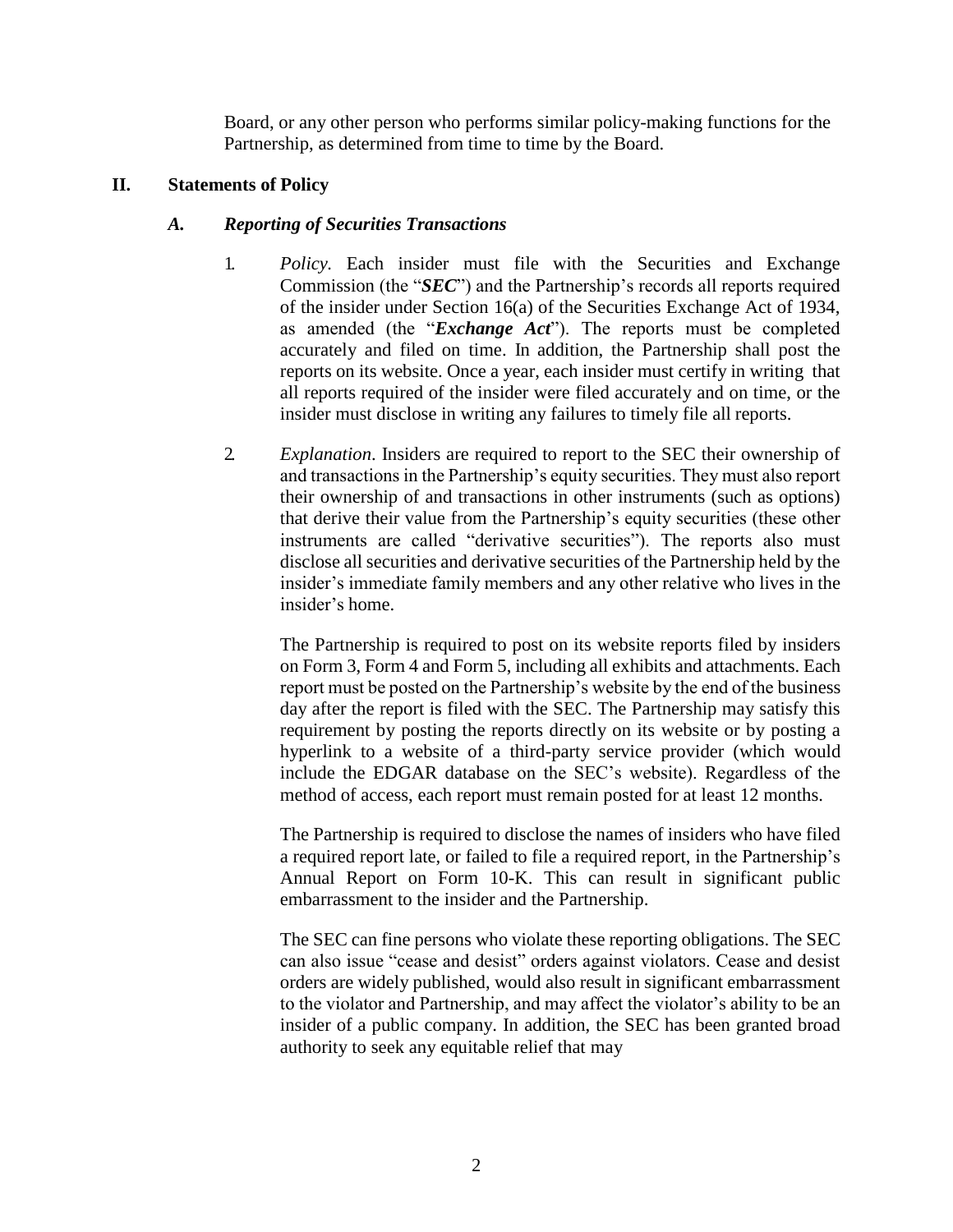be appropriate or necessary for the benefit of investors for violations of any provisions of the securities laws.

Currently, three kinds of reports are required under Section 16(a) of the Exchange Act:

- **Form 3.** Each insider must report his or her initial common unit ownership on Form 3 within 10 days of becoming an insider. However, in the case of the Partnership's initial registration of securities under Section 12 of the Exchange Act, the Form 3 must be filed at or prior to the time of effectiveness. All insiders must file a Form 3 regardless of whether they hold any Partnership common units.
- **Form 4.** A Form 4 generally must be filed by the end of the second business day following the day on which a transaction resulting in a change in the insider's beneficial ownership has been executed, unless the transaction falls within a limited class of transactions that may instead be reported on Form 5 as discussed below. In addition to reports due while a person is an insider, officers and directors (but not 10% Unitholders) must report any changes that occur after they are no longer insiders if the changes take place within six months of any transaction that occurred while they were insiders (see "Prohibition Against Short-Swing Trading" below).

In the case of a transaction effected pursuant to a Rule 10b5-1 Plan (as described in the Partnership Group's Insider Trading Policy) with respect to which a person does not select the date of execution, the transaction is deemed to have been executed on the date the executing broker, dealer or plan administrator notifies the insider that the transaction has been executed, except that the insider must make specific arrangements with his or her broker, dealer or plan administrator to be notified of any such transaction within three business days after the trade date. In the case of a discretionary transaction through employee benefits plans where the insider does not select the date of execution, the transaction is deemed to have been executed on the date the plan administrator notifies the insider that the transaction has been executed, except that the insider must make specific arrangements with the plan administrator to be notified of any such transaction within three business days after the trade date.

 **Form 5.** A Form 5 must be filed within 45 days after the end of the Partnership's fiscal year to report any exempt transactions not already reported on a Form 4 (such as gifts and inheritances). No Form 5 is necessary if all transactions and holdings subject to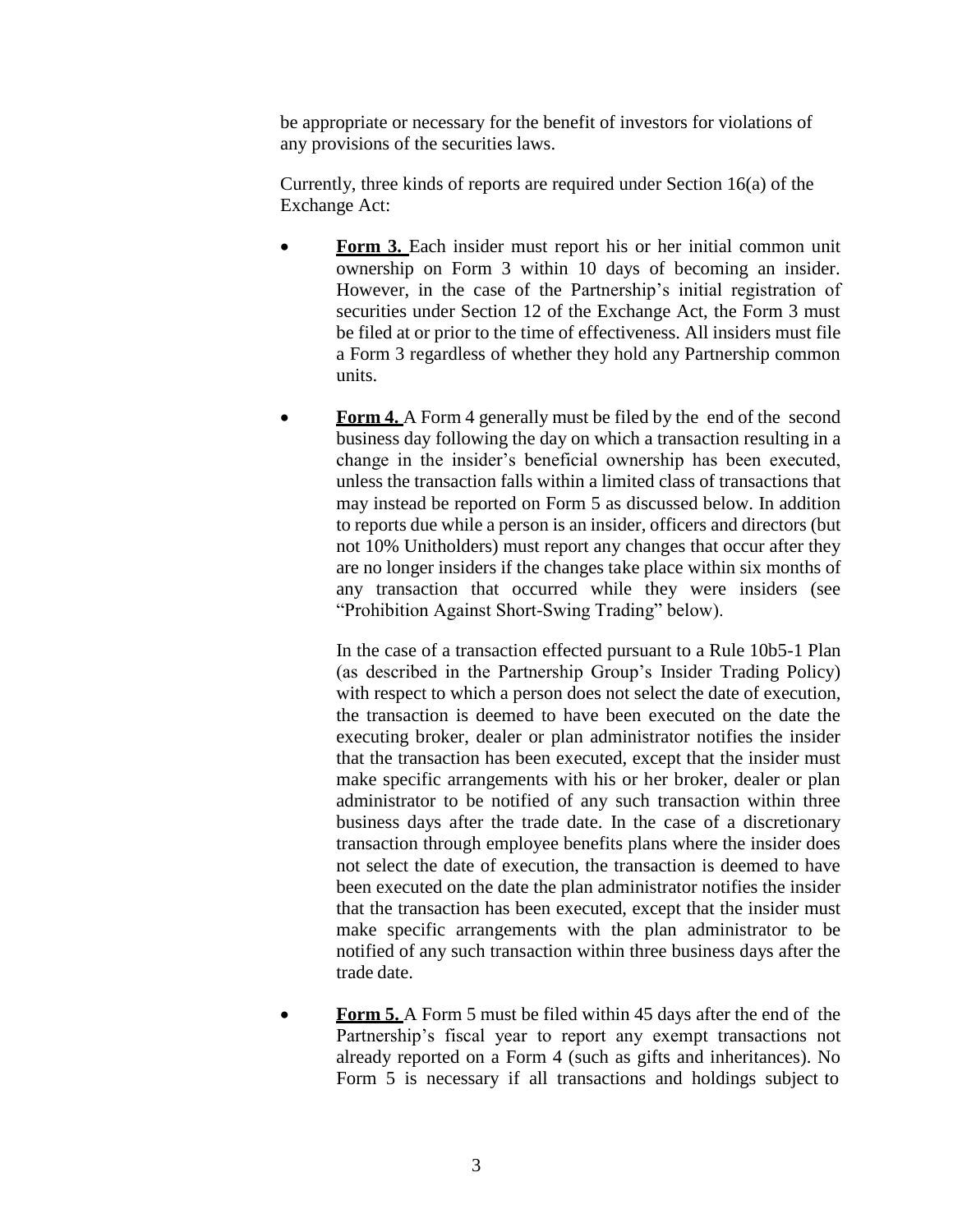reporting during the fiscal year have been previously reported. Insiders who do not file a Form 5 will be required to certify in writing that no Form 5 filing is due (that is, that there were no unreported transactions in the previous year).

The filing of these forms under Section 16(a) does not relieve the insider from filing other required forms, such as Form 144 in connection with the sale of restricted securities or Schedule 13D or 13G, required by persons who own greater than 5% of the Partnership's common units.

#### *B. Prohibition Against Short-Swing Trading*

- 1. *Policy*. No insider may engage in a transaction that gives rise to liability to disgorge profits under Section 16(b) of the Exchange Act. If an insider engages in such a transaction, the insider must promptly notify the Company's General Counsel of the transaction and pay the Partnership the profits for which the insider is liable under Section 16(b).
- 2. *Explanation*. Under Section 16(b) of the Exchange Act, insiders are liable for any profits they receive upon the sale and purchase, or purchase and sale, of the Partnership's common units within any six-month period. In other words, if an insider both buys and sells common units within any six-month period, the insider will be liable to the Partnership for the excess of the sales price over the purchase price. This liability can exist regardless of the order of the transactions. For example, if an insider sells a unit at \$10.00 and then buys a unit within six months at \$5.00, the insider will be liable to the Partnership for \$5.00. This liability is known as a "*short-swing profit*." This liability does not depend on whether the insider has inside information when he or she makes one of the trades. It also does not matter whether the transactions are in the public market or are privately negotiated transactions. The liability depends simply on whether the transactions occur within six months of each other. Some lawyers and law firms specialize in identifying short-swing transactions and bringing lawsuits to recover the short-swing profits and obtain payment for their fees. Also, the Internal Revenue Service generally treats short-swing profits as part of an insider's taxable income, even if the insider has to disgorge the profits.

The SEC has exempted a few transactions from short-swing liability. For example, the purchase of units by exercising an option will usually not create liability. On the other hand, the sale of units after the exercise of an option will be treated as a transaction that can create liability if a nonexempt purchase occurs within six months. Insiders should assume that each transaction can be matched with all other transactions within six months before or after the transaction unless he or she has received competent legal advice that it is an exempt transaction.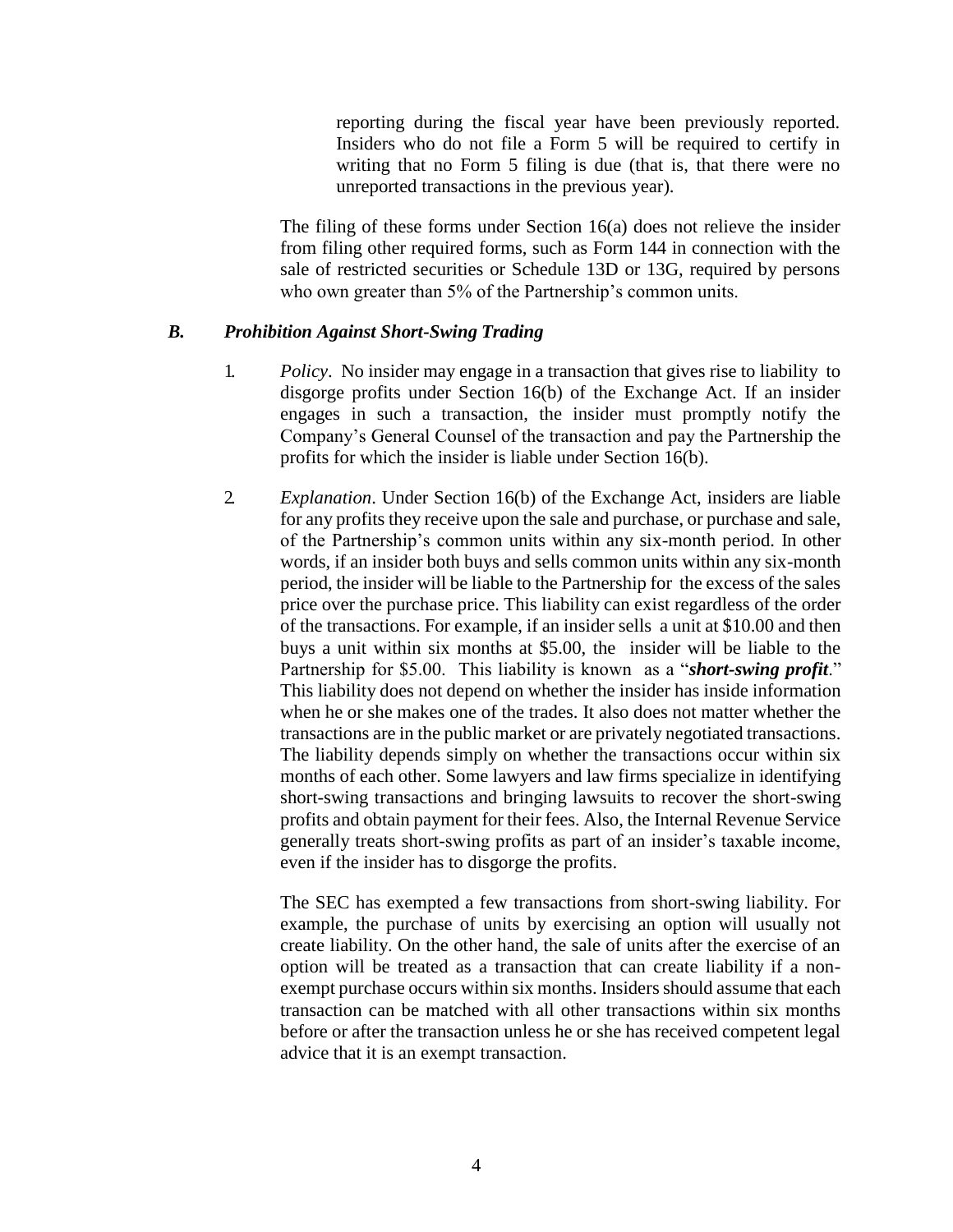Please note that while Section 16(b) of the Exchange Act contains exemptions from short-swing liability, trading pursuant to a Rule 10b5-1 Plan is not exempt from short-swing liability.

## *C. Prohibition Against Short Sales*

- 1. *Policy*. No insider, no immediate family member of an insider and no other relative of an insider living in the insider's home may make any short sales of any Partnership securities. Also, such persons may not buy or sell puts, calls or options in respect of the Partnership's securities at any time.
- 2. *Explanation*. Section 16(c) of the Exchange Act prohibits insiders from making short sales of any equity securities of the Partnership, regardless of whether that class of securities is itself registered under the Exchange Act. Short sales are sales of securities that the seller does not own at the time of the sale or, if owned, that will not be delivered within 20 days of the sale. A person usually sells short when he or she believes the market is going to decline substantially or the common units will otherwise drop in value. If the common units fall in price as expected, the person selling short can then buy the common units at a lower price for delivery at the earlier sale price (this is called "covering the short") and pocket the difference in price as profit. In addition to the fact that it is illegal for insiders to sell the Partnership's securities short, the Board believes it is inappropriate for its insiders to bet against the Partnership's securities in this manner. Because puts, calls and options for the Partnership's securities (other than employee benefit plan options) also afford the opportunity for insiders to profit from a market view that is adverse to the Partnership, and because these securities carry a high risk of inadvertent short-swing trading and other securities law violations, transactions in these types of securities are strictly prohibited.

#### **III. Compliance Program**

It is the sole responsibility of insiders to prepare and file Forms 3, Forms 4 and Forms 5 and to comply with the other rules in Section 16 of the Exchange Act. Because the laws, rules and forms are complicated, insiders will need legal advice or the assistance of another trained person to be able to comply with their obligations. Because it may be impractical and costly for insiders to have separate assistance, the Board has established a program to help insiders comply with Section 16 of the Exchange Act. Each insider must follow the procedures of the program unless the Board approves otherwise. However, each insider is free to engage legal counsel of the insider's choice (at the insider's own expense) to assist the insider in complying with the program and Section 16 of the Exchange Act. The program is intended to assist insiders, not to shift compliance responsibility to the Partnership Group. The Partnership Group does not assume liability for an insider's compliance; the insider must ensure his or her compliance with securities laws.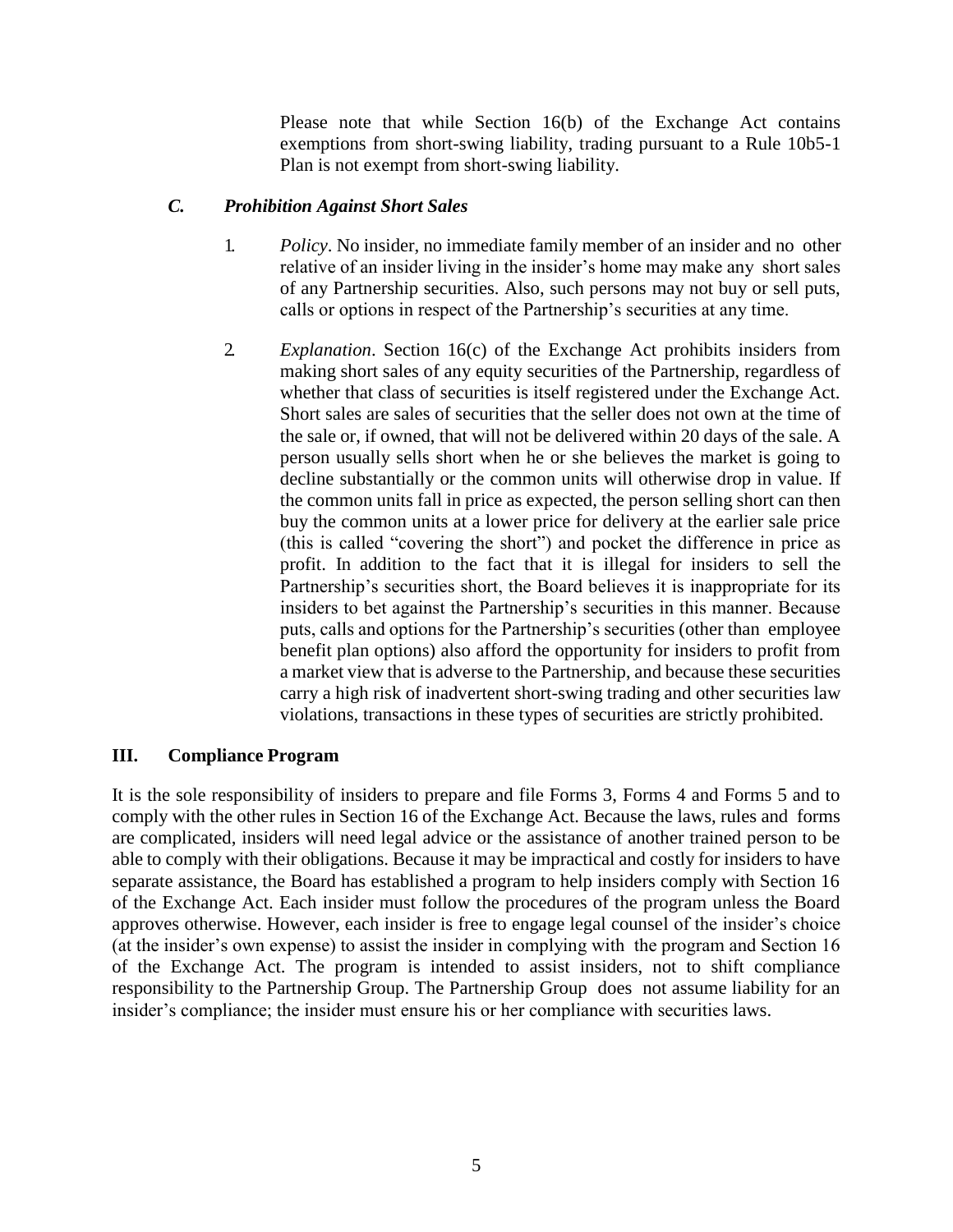The highlights of the compliance program are:

- designation of a "Section 16 Compliance Officer" to assist all insiders in preparing all Form 3, Form 4 and Form 5 filings;
- creation of a Short-Swing Profit Checklist to serve as a reference to help insiders avoid short-swing profits; and
- use of a knowledgeable broker to assist in preventing inadvertent short-swing profit and filing violations.

# *A. Filing Compliance Procedures*

- 1. *Section 16 Compliance Officer*. The Company's General Counsel is the "Section 16 Compliance Officer" designated pursuant to this Policy to assist all insiders in preparing and reviewing all Form 3, Form 4 and Form 5 filings. Following receipt of notice of a transaction that results in a change in an insider's beneficial ownership, the Section 16 Compliance Officer is responsible for preparing the appropriate form for the insider's signature and filing the form with the SEC. The Section 16 Compliance Officer must also maintain records of all insider filings, including originally signed copies of each form and proof of each form's filing date. The Section 16 Compliance Officer may seek assistance from outside counsel as he or she deems appropriate. The Section 16 Compliance Officer is responsible for ensuring that insiders execute and return to the Section 16 Compliance Officer the certification included as **Annex A**.
- 2. *Faxed Signatures; Power of Attorney*. The SEC permits Form 3, Form 4 and Form 5 to be filed with original, duplicated or facsimile signatures, as long as the Partnership or the insider retains an originally signed version of the form in its files for five years, and thus the Board expects that almost all filings will be made under the insider's signature. However, the SEC permits the form to be signed by another person holding a power of attorney, as long as the power of attorney is sent to the SEC with the form or "as soon as practicable." The Board has designed a standing power of attorney giving the Section 16 Compliance Officer the authority to sign Form 3, Form 4 and Form 5 on an insider's behalf. (See **Annex B**). Thus, for those cases when it may not be possible for an insider to execute a form, the Section 16 Compliance Officer will be able to execute the form on the insider's behalf.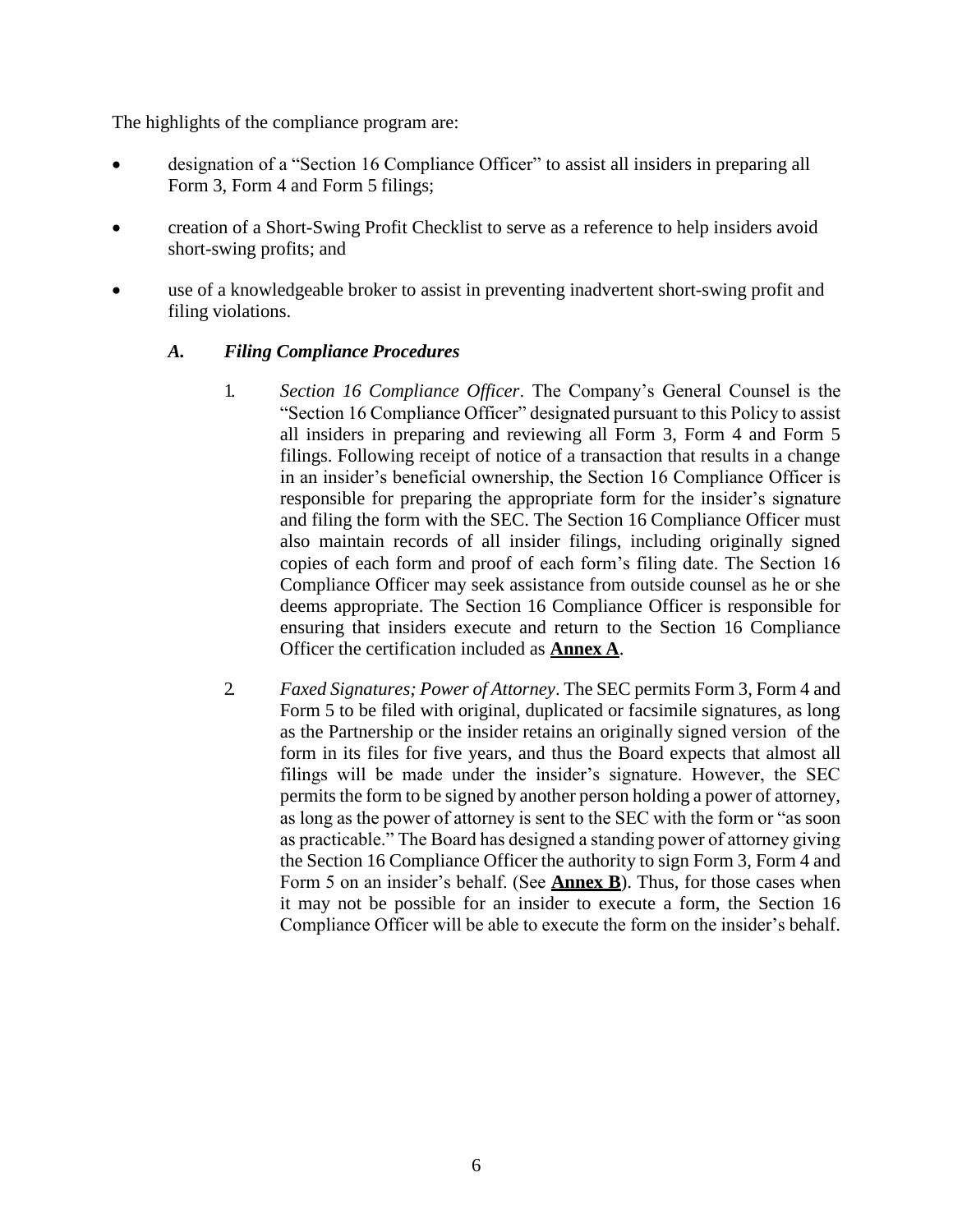3. *Transaction Notification.* The SEC must receive the Form 4 by the end of the second business day following the day on which a transaction resulting in a change in the insider's beneficial ownership has been executed. Therefore, all insiders shall notify the Section 16 Compliance Officer of any intended transaction at least two business days before they intend to execute the transaction, with the exception of transactions under Rule 10b5-1 Plans. All insiders shall also comply with the pre-clearance requirements set forth in the Partnership Group's Insider Trading Policy. Finally, all insiders shall notify the Section 16 Compliance Officer of any transaction on the same day the transaction is executed. Insiders must be available to sign and file the reports of their own transactions or must make arrangements satisfactory to the Section 16 Compliance Officer to have the reports signed and filed on their behalf.

#### *B. Short-Swing Profit Preventive Procedures*

1. *Transaction Pre-Clearance.* Under the Partnership Group's Insider Trading Policy, the Section 16 Compliance Officer must clear in advance each insider's transactions in the Partnership's securities and derivative securities (acquisitions, dispositions, transfers, gifts, etc.). Once clearance is received from the Section 16 Compliance Officer, the insider must initiate the transaction within two business days or repeat the clearance procedure. The procedures must be followed for all transactions involving the Partnership's equity securities or derivatives, including employee and director option exercises, gifts and open market sales or purchases.

Any sale made pursuant to a Rule 10b5-1 Plan will be deemed to have received the required clearance if the Rule 10b5-1 Plan is reviewed and approved by the Board or the Section 16 Compliance Officer before the Rule 10b5-1 Plan is put into force.

2. *Short-Swing Profit Rule Checklist.* Insiders should review the checklist enclosed with this Policy to help prevent the most common short-swing violations. (See **Annex C**). Insiders may obtain additional copies of the Short-Swing Profit Rule Checklist if they desire to furnish the checklist to financial advisers, accountants, personal lawyers, brokers and members of their household.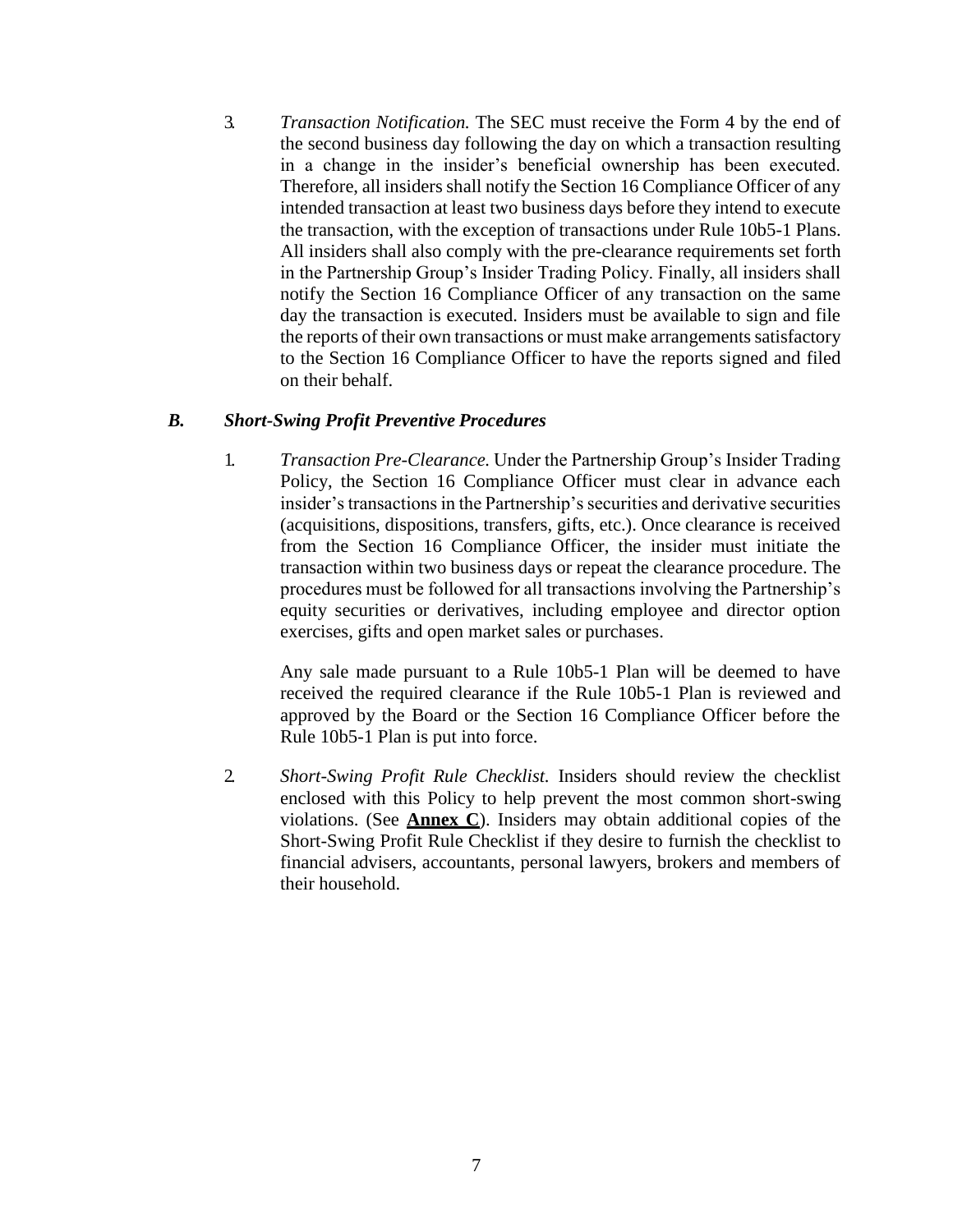3. *Knowledgeable Broker*. Each insider should use only a broker who is familiar with the requirements of Section 16 of the Exchange Act, Rule 144 of the Securities Act of 1933, as amended, the Partnership Group's Insider Trading Policy and this Policy. The Section 16 Compliance Officer will maintain the name, address and phone number of a broker who the Section 16 Compliance Officer believes meets these requirements. Insiders whose brokers do not meet the requirements are encouraged to use the broker identified by the Section 16 Compliance Officer, but in any case should change brokers in order to have a knowledgeable broker. Insiders should remember that a broker has no legal responsibility for a client's Section 16 filing or short-swing profit rule violations.

## **IV. Potential Criminal and Civil Liability and/or Disciplinary Action**

In addition to the potential SEC enforcement actions set forth above, persons who violate this Policy shall also be subject to disciplinary action, which may include termination or other appropriate action.

## **V. Waivers**

Exceptions to this Policy may be made only by the written approval by the Board or the committee or persons to whom the Board may delegate authority to waive compliance.

\* \* \*

*This document states a policy of the Partnership Group and is not intended to be regarded as the rendering of legal advice.*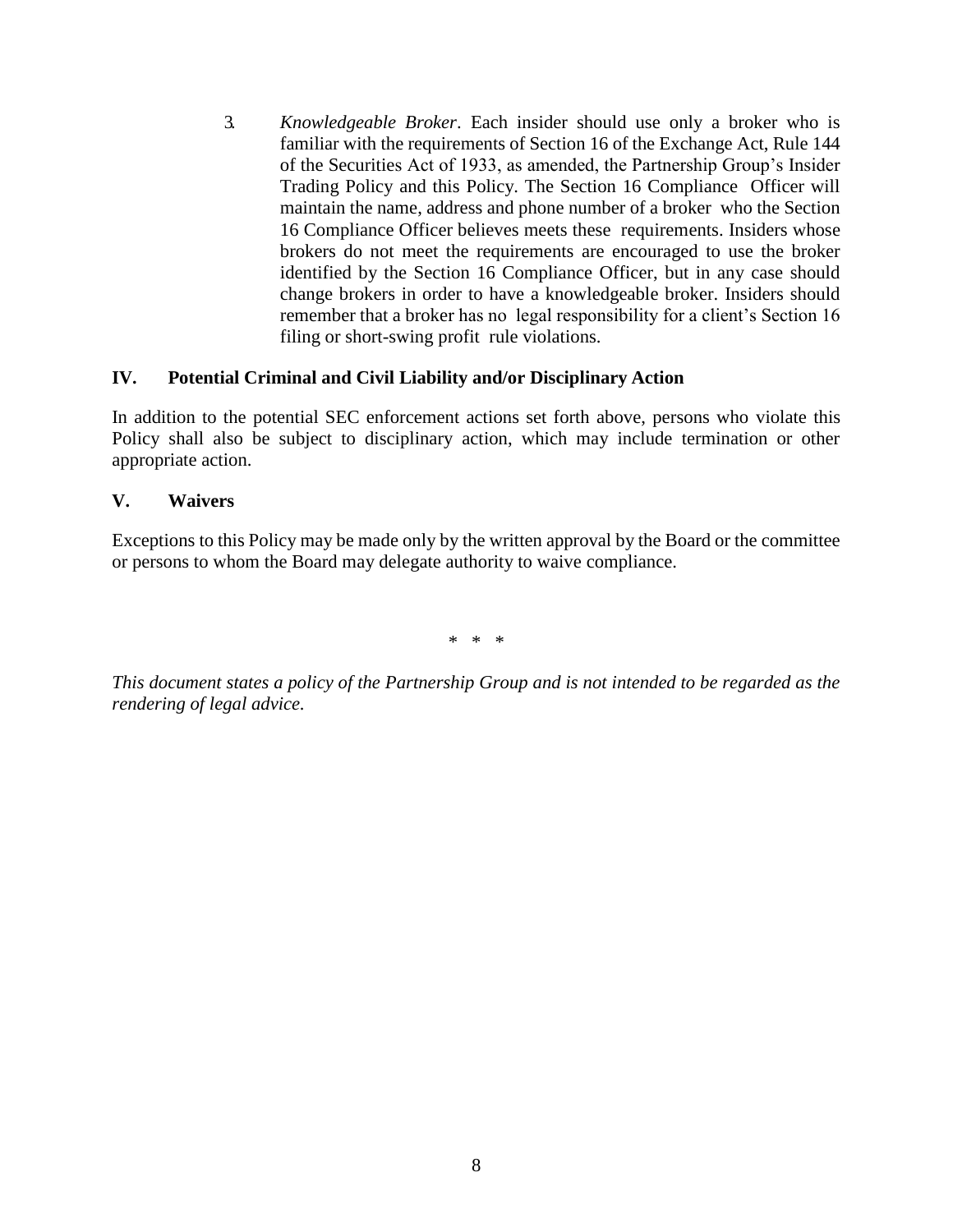## **ANNEX A SHORT-SWING TRADING AND REPORTING POLICY CERTIFICATION**

I have read and understand the Short-Swing Trading and Reporting Policy (the "*Policy*"), which was adopted by the Board of Directors of Sprague Resources GP LLC (the "*Company*"), acting in its capacity as the general partner of Sprague Resources LP (the "*Partnership*" and, together with its subsidiaries and the Company, the "*Partnership Group*"). I agree that I will comply with the policies and procedures set forth in the Policy. I understand and agree that my failure to comply in all respects with the Partnership Group's policies, including the Policy, is a basis for termination for cause of my employment.

I am aware that this signed Certification will be filed with the Legal Department.

**Signature** 

Type or Print Name

**Date**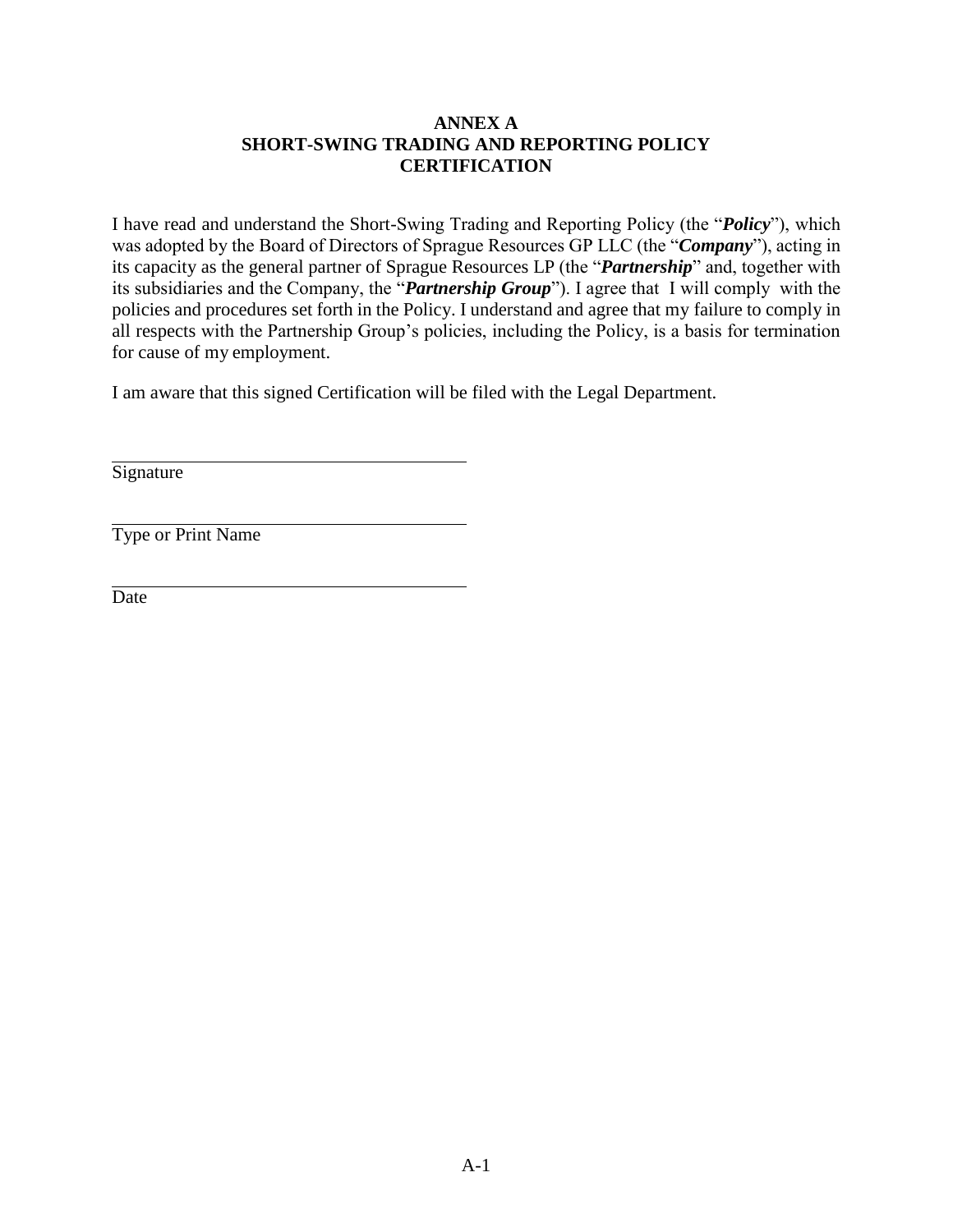#### **ANNEX B POWER OF ATTORNEY FOR EXECUTING FORM ID, FORMS 3, FORMS 4 AND FORMS 5, FORM 144 AND SCHEDULE 13D AND 13G**

The undersigned hereby constitutes and appoints **Paul A. Scoff, Vanda Moore**, and **Susan Trahan**, acting individually, with full power of substitution, as the undersigned's true and lawful attorney-in-fact to:

- (1) Execute for and on behalf of the undersigned a Form ID (including amendments thereto), or any other forms prescribed by the Securities and Exchange Commission, that may be necessary to obtain codes and passwords enabling the undersigned to make electronic filings with the Securities and Exchange Commission of the forms referenced in clause (2) below;
- (2) Execute for and on behalf of the undersigned (a) any Form 3, Form 4 and Form 5 (including amendments thereto) in accordance with Section 16(a) of the Securities Exchange Act of 1934, as amended (the "*Exchange Act*"), (b) Form 144 and (c) Schedule 13D and Schedule 13G (including amendments thereto) in accordance with Sections 13(d) and 13(g) of the Exchange Act, but only to the extent each form or schedule relates to the undersigned's beneficial ownership of securities of Sprague Resources LP or any of its subsidiaries;
- (3) Do and perform any and all acts for and on behalf of the undersigned that may be necessary or desirable to complete and execute any Form ID, Form 3, Form 4, Form 5, Form 144, Schedule 13D or Schedule 13G (including amendments thereto) and timely file the forms or schedules with the Securities and Exchange Commission and any stock exchange or quotation system, self-regulatory association or any other authority, and provide a copy as required by law or advisable to such persons as the attorney-in-fact deems appropriate; and
- (4) Take any other action in connection with the foregoing that, in the opinion of the attorney-in-fact, may be of benefit to, in the best interest of or legally required of the undersigned, it being understood that the documents executed by the attorneyin-fact on behalf of the undersigned pursuant to this Power of Attorney shall be in the form and shall contain the terms and conditions as the attorney-in-fact may approve in the attorney-in-fact's discretion.

The undersigned hereby grants to each attorney-in-fact full power and authority to do and perform all and every act requisite, necessary or proper to be done in the exercise of any of the rights and powers herein granted, as fully to all intents and purposes as the undersigned might or could do if personally present, with full power of substitution or revocation, hereby ratifying and confirming all that the attorneys-in-fact shall lawfully do or cause to be done by virtue of this Power of Attorney and the rights and powers granted herein. The undersigned acknowledges that the attorneys-in-fact, in serving in such capacity at the request of the undersigned, are not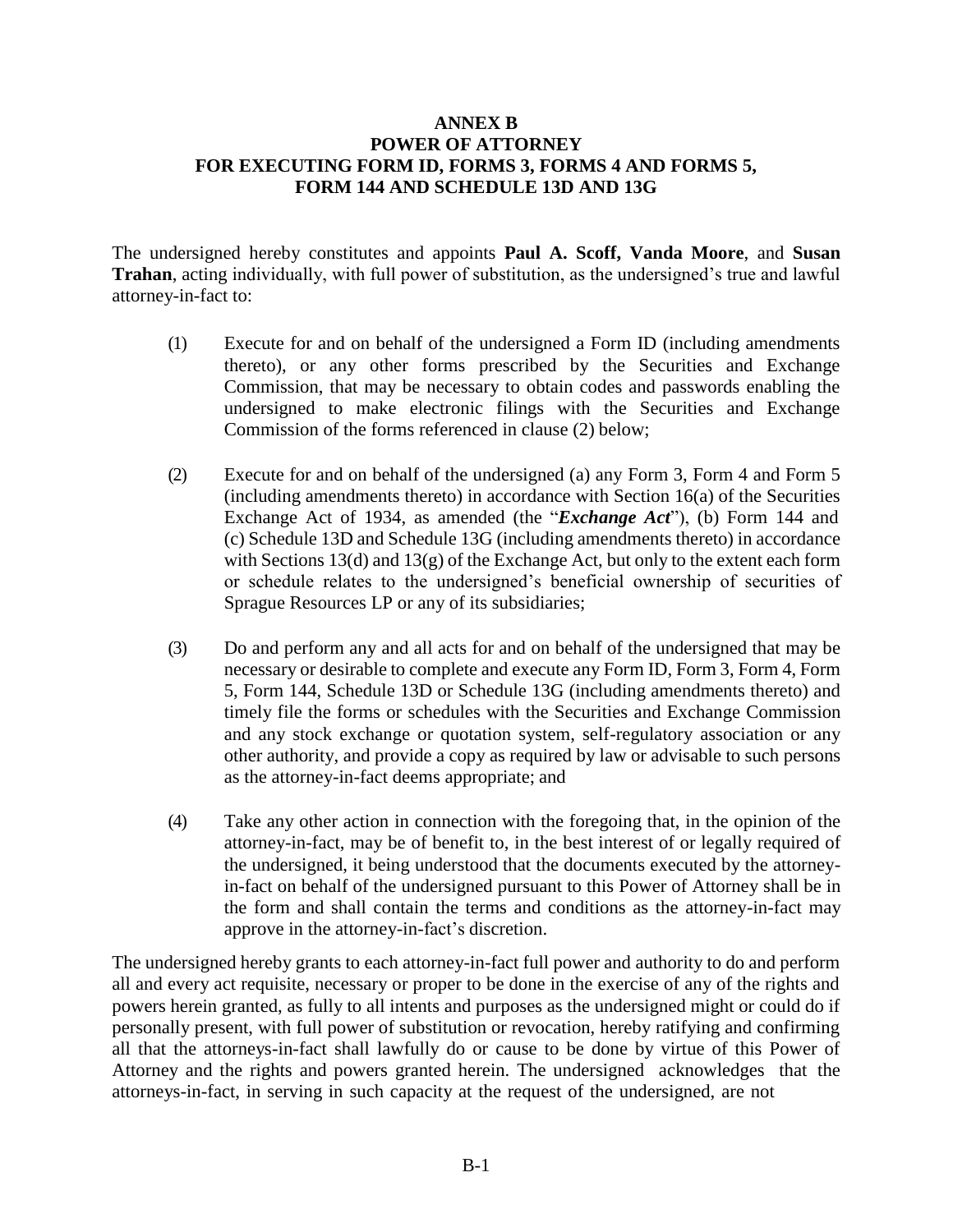assuming (nor is Sprague Resources LP assuming) any of the undersigned's responsibilities to comply with Section 16 of the Exchange Act.

The undersigned agrees that the attorneys-in-fact may rely entirely on information furnished orally or in writing by or at the direction of the undersigned to the attorneys-in-fact. The undersigned also agrees to indemnify and hold harmless Sprague Resources LP and each attorney-in-fact against any losses, claims, damages or liabilities (or actions in these respects) that arise out of or are based upon any untrue statements or omissions of necessary facts in the information provided by or at the direction of the undersigned, or upon the lack of timeliness in the delivery of information by or at the direction of the undersigned, to the attorneys-in fact for purposes of executing, acknowledging, delivering or filing a Form ID, Form 3, Form 4, Form 5, Form 144, Schedule 13D or Schedule 13G (including amendments thereto) and agrees to reimburse Sprague Resources LP and the attorneys-in-fact promptly for any legal or other expenses reasonably incurred in connection with investigating or defending against any such loss, claim, damage, liability or action.

This Power of Attorney shall remain in full force and effect until the undersigned is no longer required to file Form ID, Form 3, Form 4, Form 5, Form 144, Schedule 13D and Schedule 13G (including amendments thereto) with respect to the undersigned's holdings of and transactions in securities issued by Sprague Resources LP, unless earlier revoked by the undersigned in a signed writing delivered to the attorneys-in-fact. This Power of Attorney does not revoke any other power of attorney that the undersigned has previously granted.

IN WITNESS WHEREOF, the undersigned has caused this Power of Attorney to be executed as of the date written below.

Signature

Type or Print Name

Date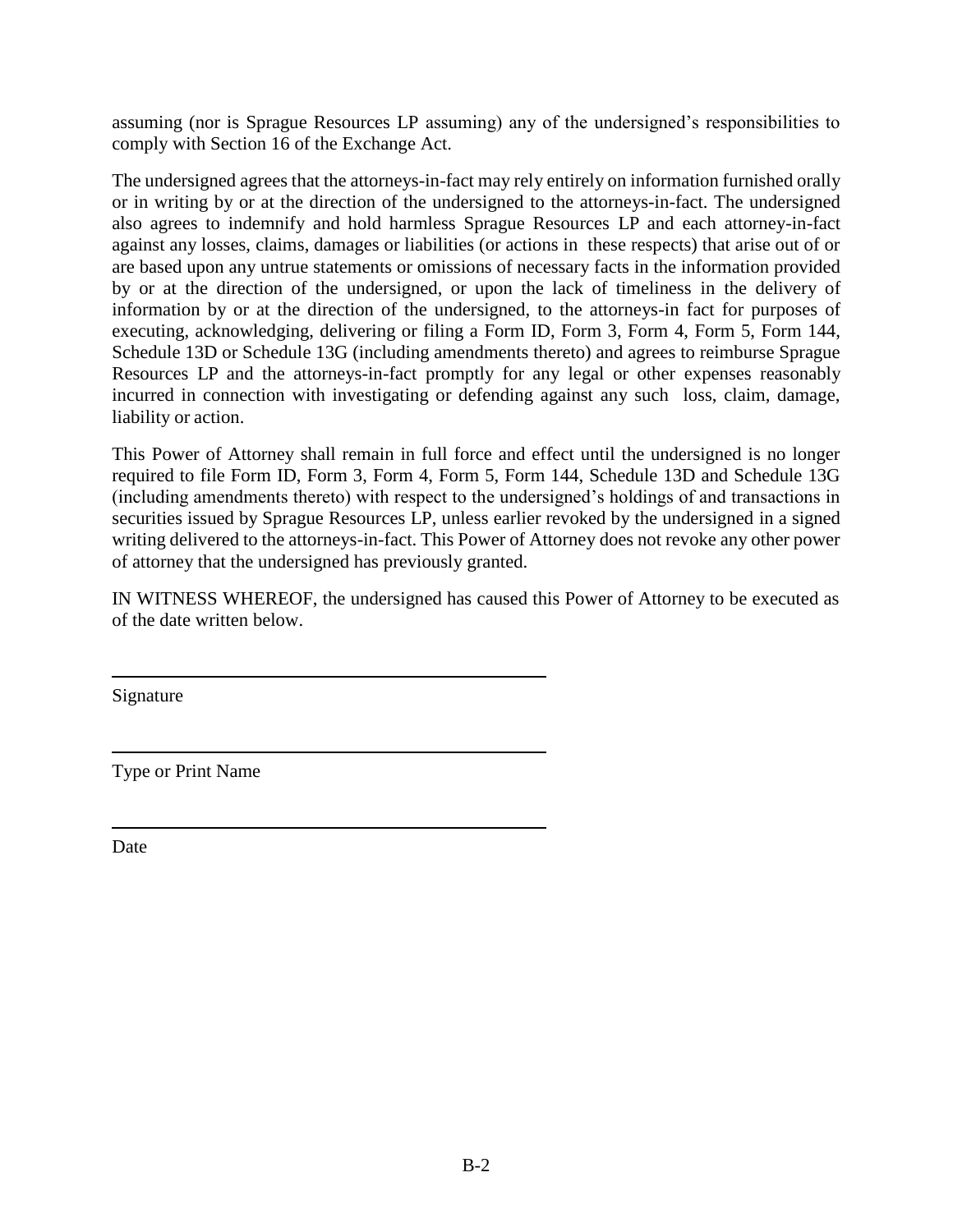## **ANNEX C SHORT-SWING PROFIT CHECKLIST**

Any combination of a PURCHASE AND SALE or a SALE AND PURCHASE within six months of each other may result in a violation of Section 16(b) of the Securities Exchange Act of 1934, as amended (the "*Exchange Act*"), and the profit must be recovered by Sprague Resources LP (the "*Partnership*"). It makes no difference how long the common units being sold have been held, that you were not in possession of material, non-public information or that one of the two matching transactions occurs after you are no longer a Section 16 insider. In addition, the highest priced sale will be matched with the lowest priced purchase.

Before proceeding with a purchase or sale, you should consider whether you are aware of material, non-public information that could affect the price of the common units. Irrespective of whether the transaction is subject to Section 16 of the Exchange Act, you may not trade while in the possession of material, non-public information until expiration of two full trading days after the Partnership has publicly disclosed such information as required by the Insider Trading Policy.

All transactions in the Partnership's common units must be pre-cleared by the Section 16 Compliance Officer (as defined in the Short-Swing Trading and Reporting Policy).

# **Sales**

If a sale is to be made by a Section 16 insider (or any member of his or her immediate family or other relative living in his or her home):

- 1. Have there been any purchases by the Section 16 insider or family members within the past six months?
- 2. Are any purchases anticipated or required within the next six months?
- 3. Has the person responsible for preparing the Form 4 been advised?
- 4. Has a Form 144 been prepared and has the broker been reminded to sell pursuant to Rule 144?

# **Purchases**

If a purchase is to be made by a Section 16 insider (or any member of his or her immediate family or other relative living in his or her home):

1. Have there been any sales by the Section 16 insider or family members within the past six months?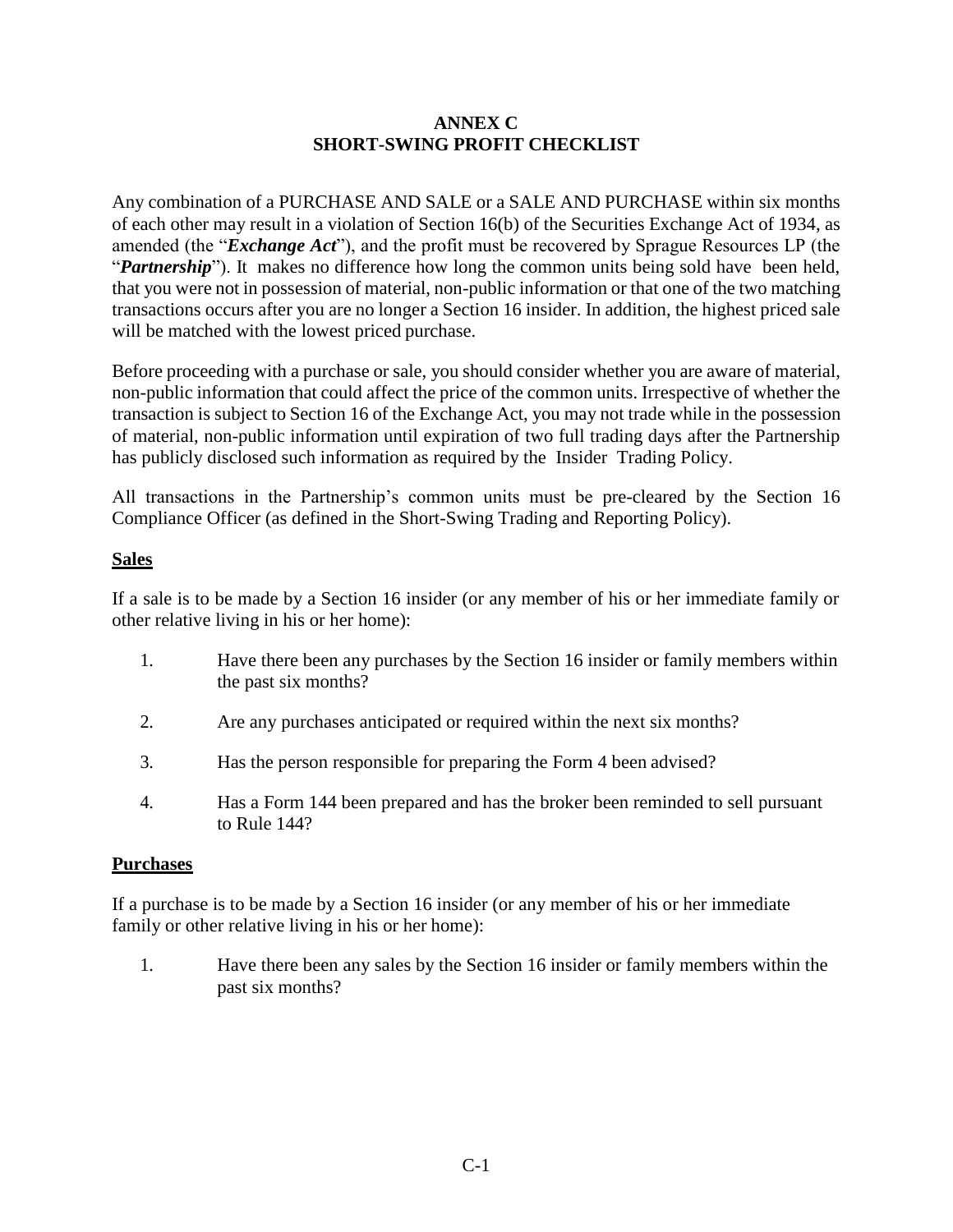- 2. Are any sales anticipated or required within the next six months (such as tax- related or year-end transactions)? Please note that even though an option exercise is not considered a purchase, the sale of the underlying units following the exercise of an option is matchable against other purchases of units within six months before or after the sale.
- 3. Has the person responsible for preparing the Form 4 been advised?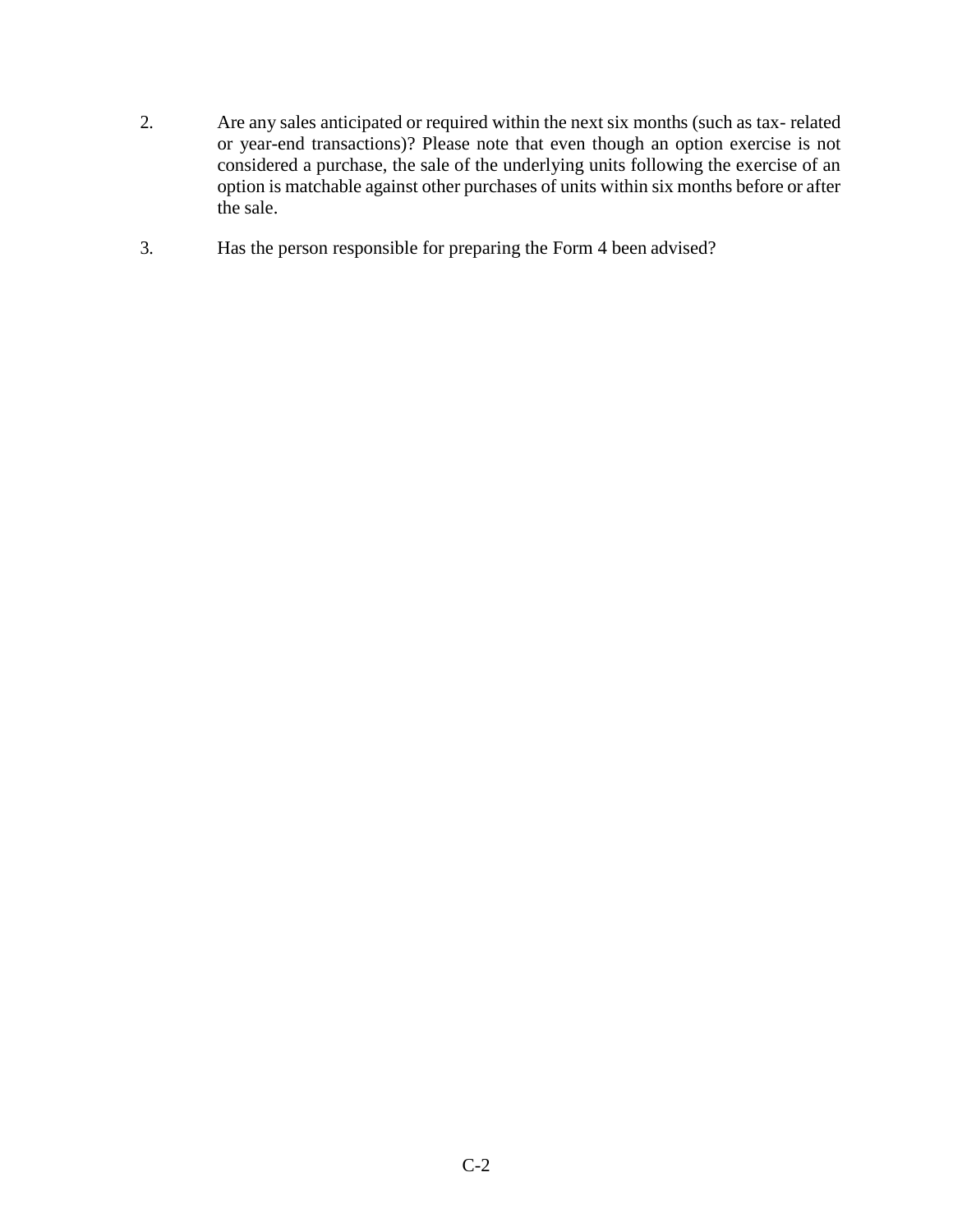## **ANNEX D SAME-DAY TRANSACTION REPORT**

*This sheet is to be used to report each transaction. Please retain a copy and promptly send the original to the Section 16 Compliance Officer.*

**Date**: **Name**:

**Acquisitions or Dispositions Today**: Include all purchases, sales, option exercises, gifts, etc. and list each indirect owner and amount separately, e.g., spouse, child, trust corporation, etc.

| Owner<br>(Direct, or<br>name of<br>indirect<br>owner) | <b>Transaction</b><br>Date | <b>Transaction</b><br>Code<br>(see below) | Amount of<br><b>Securities</b><br><b>Acquired</b> | Amount of<br><b>Securities</b><br>Disposed of | <b>Purchase or</b><br><b>Sale Price</b><br>(per unit) |
|-------------------------------------------------------|----------------------------|-------------------------------------------|---------------------------------------------------|-----------------------------------------------|-------------------------------------------------------|
|                                                       |                            |                                           |                                                   |                                               |                                                       |
|                                                       |                            |                                           |                                                   |                                               |                                                       |

#### **Transaction Codes**:

- (P) Open Market or Private Purchase (J) Other Acquisition or Disposition (specify)
- (S) Open Market or Private Sale (Q) Transfer Pursuant to Divorce
- (G) Gift (U) Tender of Units
- 
- 

- 
- (M) Exercise of Option (W) Acquisition or Disposition By Will

Your Holdings at the End of the Transaction: Complete only for those classes of securities (e.g., common units) as to which a change occurred today.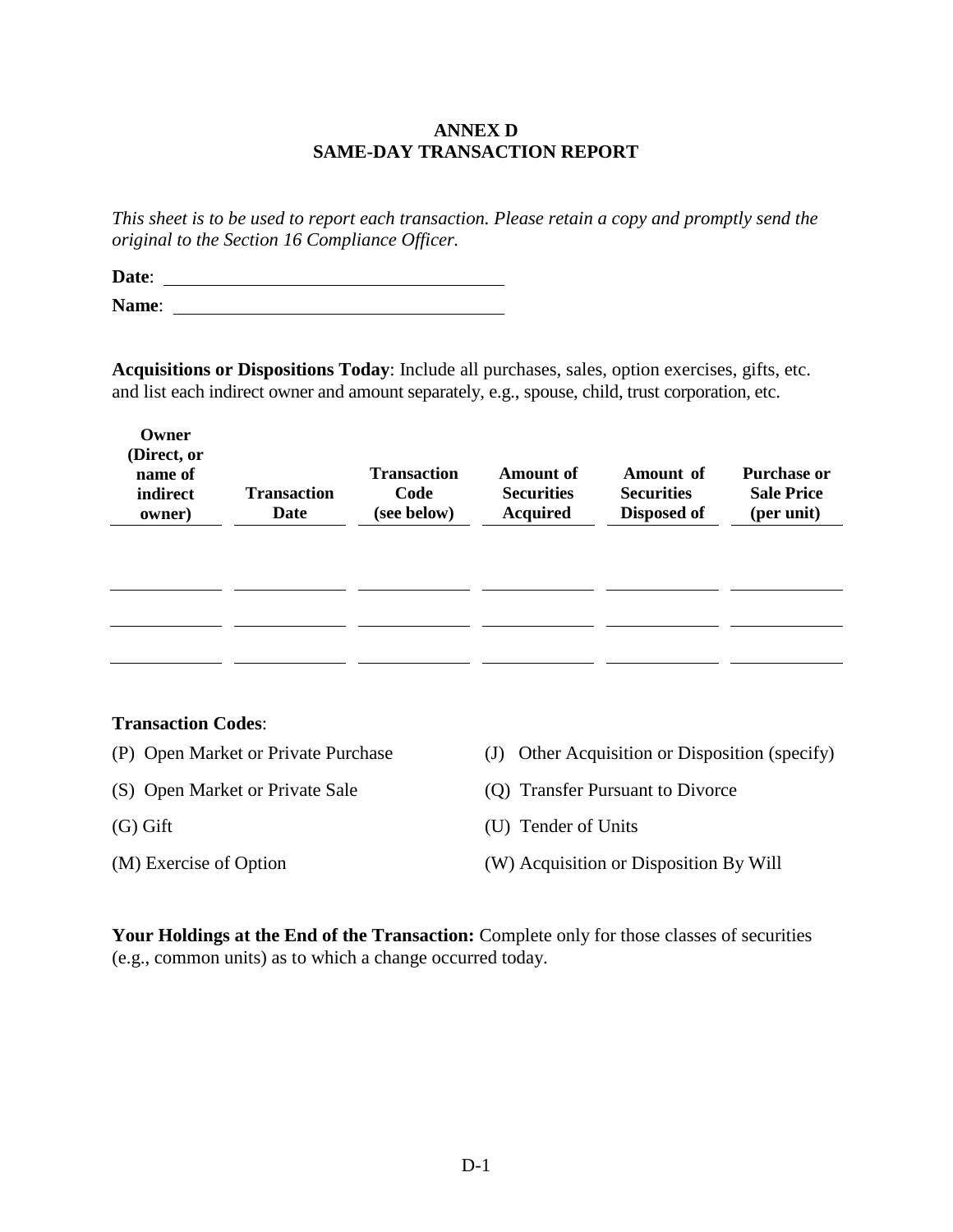|                     | <b>Owned Directly</b>                |                     | <b>Owned Indirectly</b>  |                                      |                     |
|---------------------|--------------------------------------|---------------------|--------------------------|--------------------------------------|---------------------|
| <b>Month Ending</b> | <b>Title of</b><br><b>Securities</b> | <b>No. of Units</b> | <b>Indirect</b><br>Owner | <b>Title of</b><br><b>Securities</b> | <b>No. of Units</b> |
|                     |                                      |                     |                          |                                      |                     |
|                     |                                      |                     |                          |                                      |                     |
|                     |                                      |                     |                          |                                      |                     |
|                     |                                      |                     |                          |                                      |                     |
|                     |                                      |                     |                          |                                      |                     |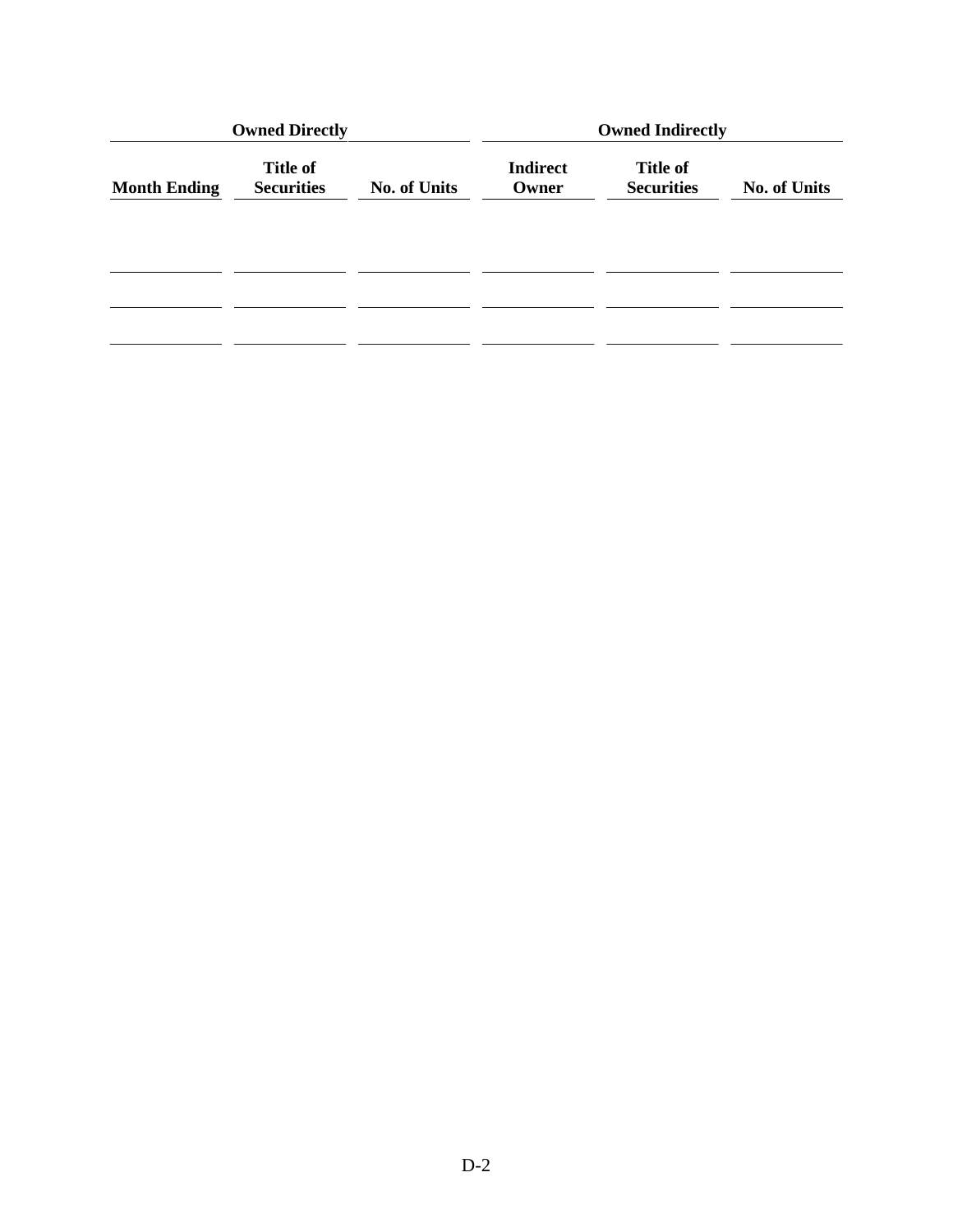## **ANNEX E MONTHLY TRANSACTION REMINDER**

## To: **[Insert Section 16 reporting list]**

From: **[Insert Section 16 Compliance Officer's name]** Date: **[Insert date]** RE: Form 4 Report

If you intend to make any transactions in Sprague Resources LP (the "*Partnership*") securities during **[insert month and year]**, you need to file a Form 4 with the Securities and Exchange Commission before 5:30 p.m., Eastern Time, on the second business day following the day on which each transaction has been executed. Please remember that you must also comply with the pre-clearance policies as set forth in the Insider Trading Policy and with Rule 144 if you sell any of the Partnership's securities.

Transactions reportable on Form 4 include any changes of beneficial ownership. Changes include gifts of common units, estate planning transfers such as to family trusts, common unit and option grants and exercises, restricted unit grants and most other equity compensation transactions, discretionary transactions in the Partnership's common units and many other transfers, as well as purchases and sales. You must include transactions involving the Partnership's securities listed in the name of your immediate family members and other relatives sharing your household, as well as other entities such as trusts, corporations and partnerships in which you have an interest. If you have doubts about whether to report a particular transaction, please contact me. We will assist you in preparing your Form 4.

You must notify me of any transaction in the Partnership's securities on the same day that the transaction is executed in accordance with the Short-Swing Trading and Reporting Policy.

If you did not make any transactions during this past month, please sign below and return this form to me by **[insert date]**.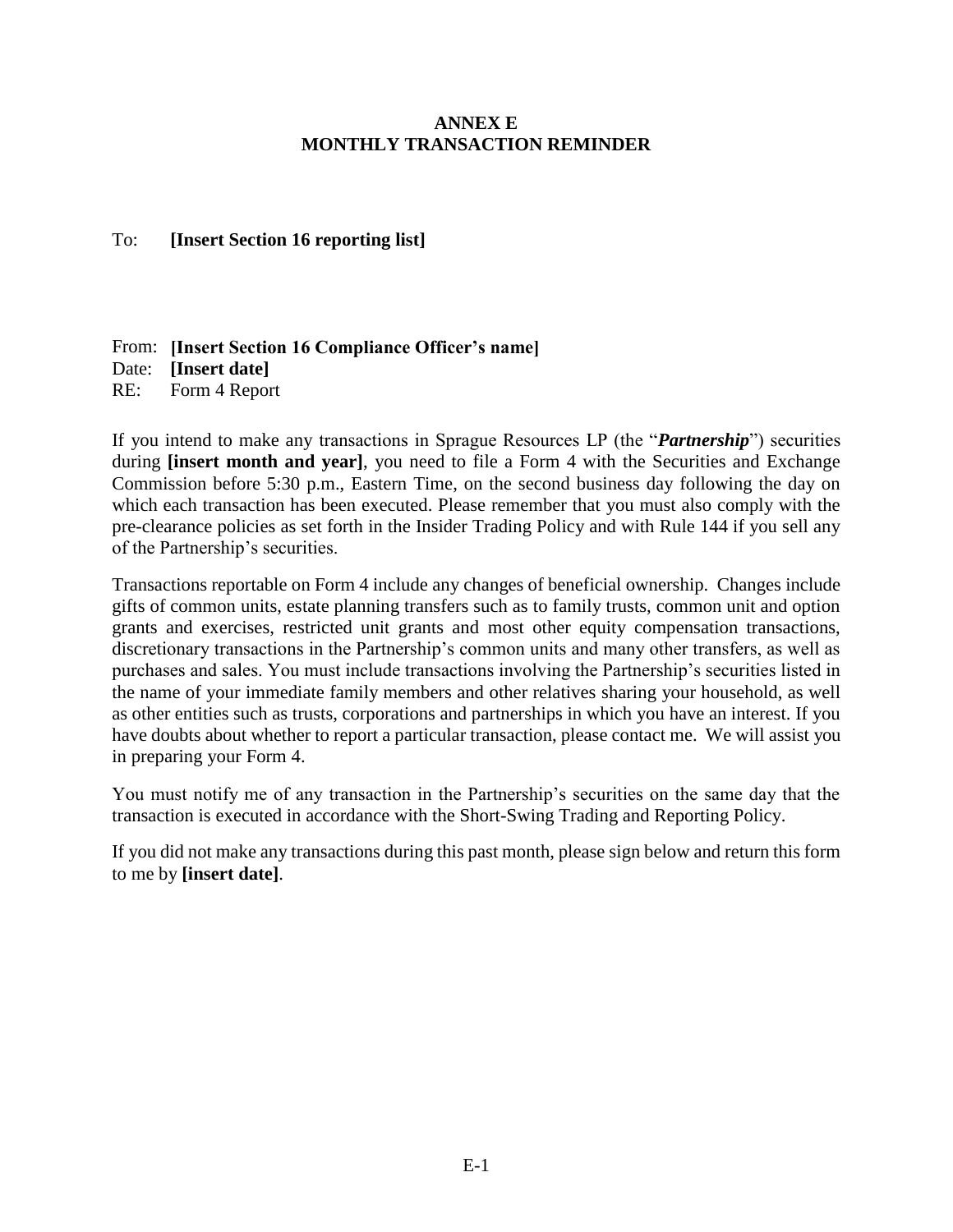# **Certification**

I did not have any transactions in Sprague Resources LP's securities during **[insert month and year]**.

Signature

Type or Print Name

Date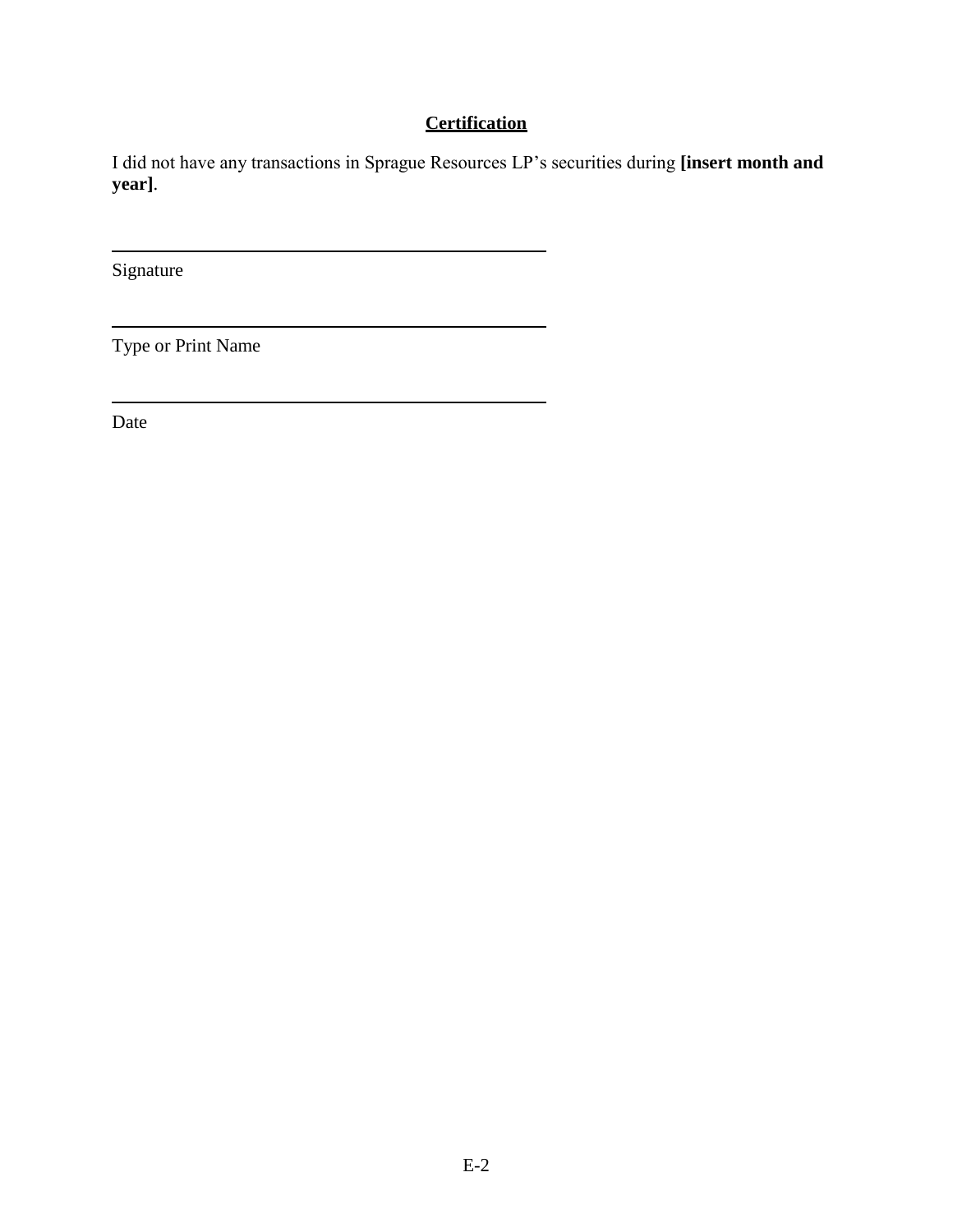#### **ANNEX F SECTION 16 COMPLIANCE OFFICER CHECKLIST FOR SECTION 16 COMPLIANCE PROGRAM**

- 1. Identify the Section 16 officers.
- 2. Review the list of the Section 16 officers annually.
	- Have the Board designate the Section 16 officers annually.
	- Note "traps for the unwary":
		- o The controller must be included if there is not a "principal accounting officer."
		- o There is a presumption that the Section 16 officers include all executive officers named for purposes of the Partnership's Annual Report on Form  $10-K$ .
		- o Consider advising "close calls" (persons not determined to be Section 16 officers but who, because of their responsibilities, could be at risk if the SEC or a unitholder takes a contrary position) of their potential liability and alternatives, including compliance with Section 16(b) trading constraints.
- 3. Deliver to each director, Section 16 officer and employees who beneficially own 10% or more of the Partnership's common units (collectively, "*insiders*") a copy of the Short-Swing Trading and Reporting Policy (the "*Section 16 Policy*").
	- Obtain a certificate from each insider that the Section 16 Policy has been read and will be followed.
	- Consider obtaining annual confirmations about each insider's compliance with the Section 16 Policy.
- 4. When persons first become insiders, provide them with a memorandum informing them that they are now subject to Section 16 and other federal securities laws and describing the insider's responsibilities and liabilities, attaching the Section 16 Policy.
	- Survey each insider's interest in Partnership common units held:
		- o directly;
		- o by immediate family members and other relatives sharing insider's household;
		- o through trusts, partnerships or corporations which insider is affiliated; and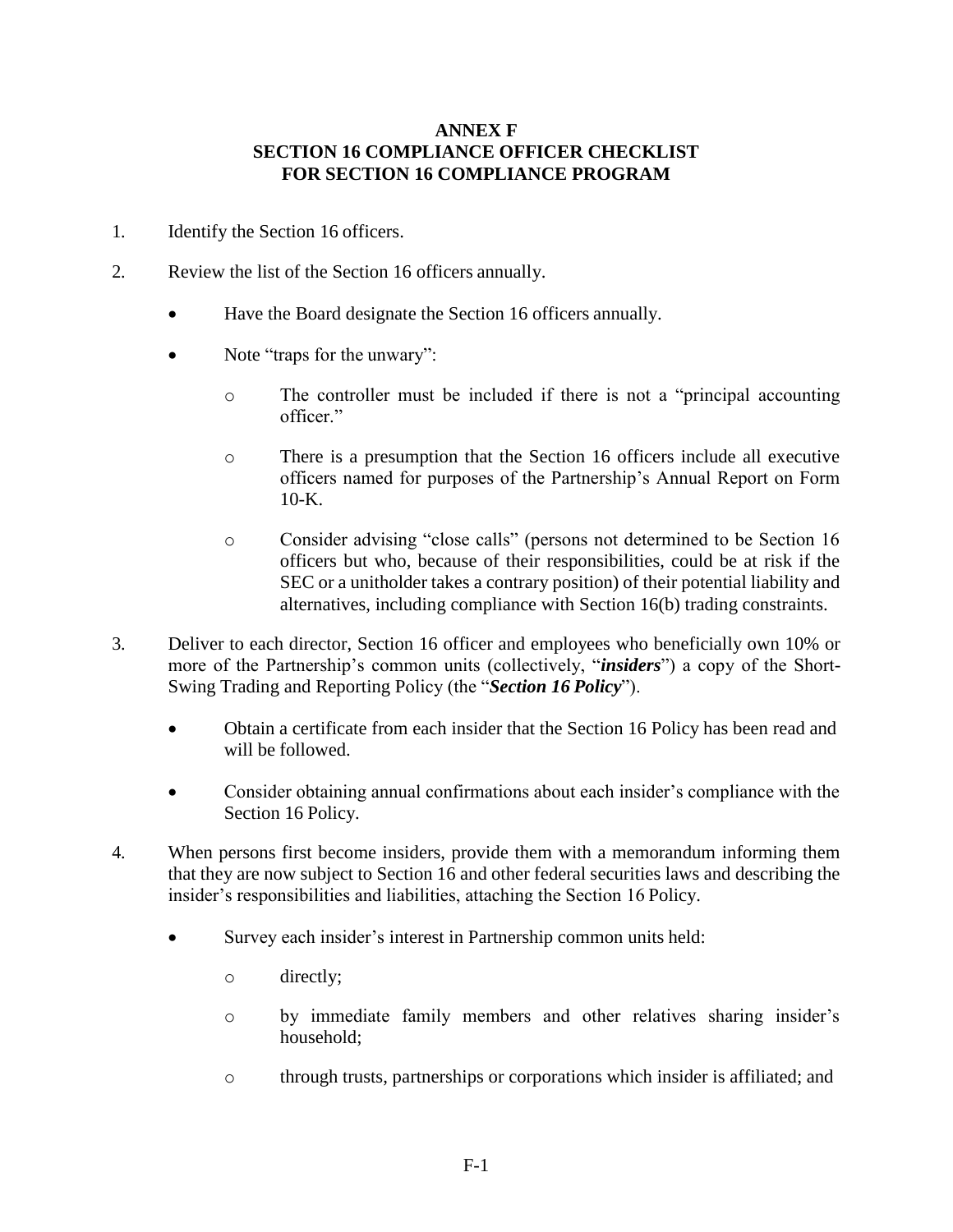- o through  $401(k)$  and other employee plans.
- Discuss with the insider the possibility of disclaiming any ownership that is not direct but has to be disclosed.
- Check whether the insider is trustee of an "insider trust" that may require a separate Form 3.
- Prepare two original copies of Form 3 for signature.
- File the executed Form 3's and appropriate copies with the SEC and the Partnership's records. Note that the Form 3 is due 10 days after the day the insider was appointed or elected, not 10 days after the end of the month during which the appointment or election took place.
- Obtain a power of attorney from the insider for Section 16 filings.
- Maintain the necessary Section 16 records for each insider.
- Discuss coordination with the insider's financial and legal advisor.
- Meet with each new Section 16 officer's secretary to make sure the secretary is aware of Section 16 and the monthly notices or required reports.
- 5. Require insiders to notify the Section 16 Compliance Officer of intended transactions at least two business days prior to their execution, pre-clear the transactions and to report the transaction to the Section 16 Compliance Officer on the same day the transactions are executed.
- 6. Send monthly notices to all insiders alerting them to report any trades in Partnership common units during the succeeding month (with notices to be received around the beginning of the month).
- 7. Prepare Form 4's for each transaction known to the Section 16 Compliance Officer, including option grants and exercises, sales and gifts.
- 8. Receive, copy and have the Form 4's delivered by electronic (EDGAR) filing to the SEC. Retain one copy for the Section 16 Compliance Officer's file and return one copy to the reporting insider.
- 9. Consider making periodic checks with the broker of each insider who holds Partnership common units in street name to confirm or reconcile the insider's holdings and transactions in Partnership units.
- 10. Plan to file Form 4's even for transactions that are exempt from normal Form 4 filing in order to minimize the risk that the transaction will be overlooked at the time the Form 5's are to be prepared.